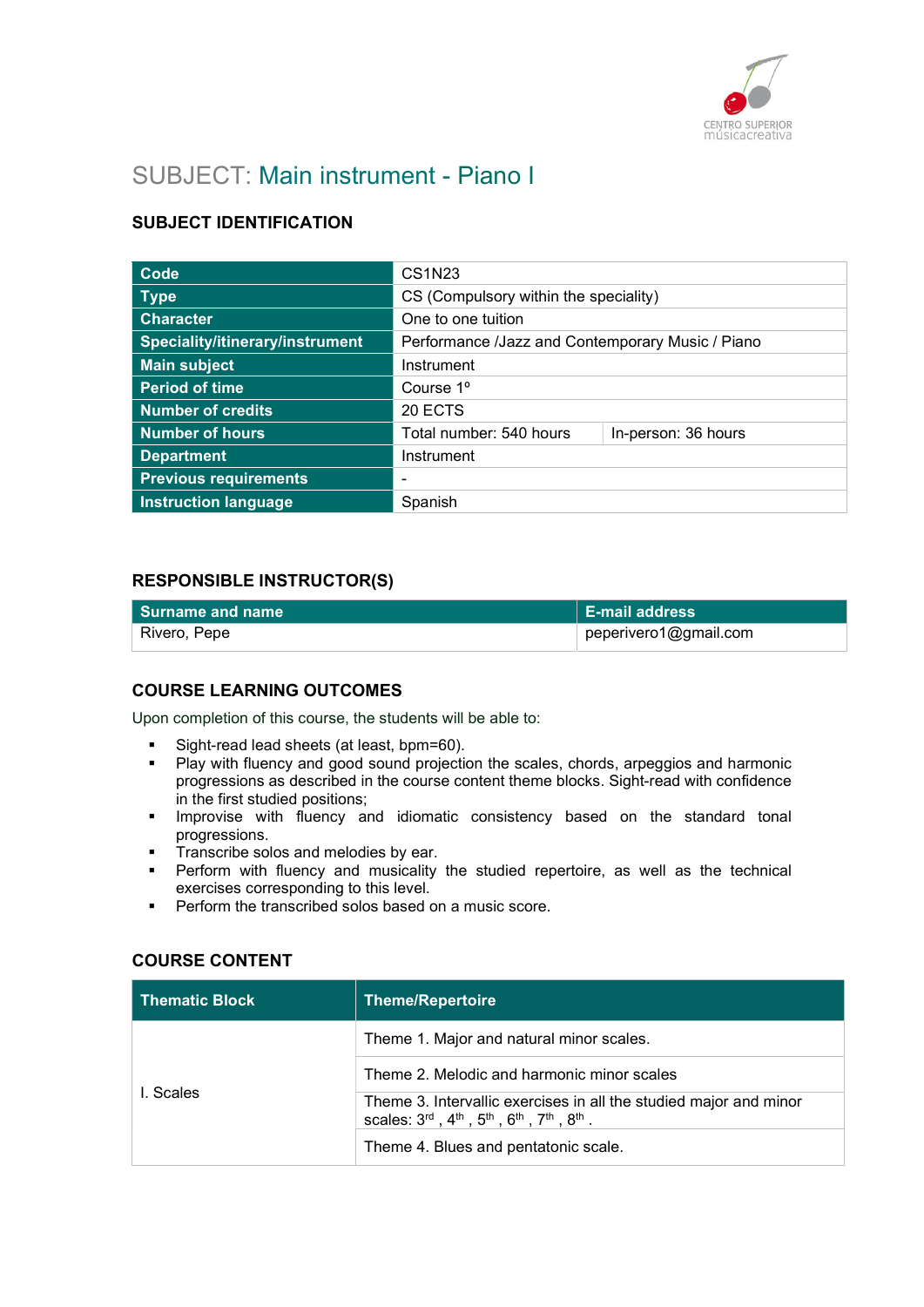

|                                                  | Theme 1. Triads: major, minor, augmented, diminished, sus4 (close<br>voicing, any inversion)                                                                                                    |
|--------------------------------------------------|-------------------------------------------------------------------------------------------------------------------------------------------------------------------------------------------------|
| II. Chords                                       | Theme 2. Four or more voices: m(Maj7), Maj7#5; Maj7b5; m6;<br>m7#5; 7b5; dim(Maj7); Maj9/7; Maj9/6; m9(Maj7); 7(b9,b13); 13(b9);<br>9(b13)                                                      |
|                                                  | Theme 1. Triads (all the inversions): major, minor, augmented,<br>diminished, sus4                                                                                                              |
| III. Arpeggios                                   | Theme 2. 4-part chords: Maj7; m7; m7b5; dim7; 7; 7sus4; m6                                                                                                                                      |
|                                                  | Theme 3. Arpeggio sequences by circle of fifths, descending                                                                                                                                     |
| IV. Basic harmonic<br>progressions               | Theme 1. In major key: IV, V, I - II, V, I - I, VI, II, V and minor key: I-,<br>bVI, II <sup>ø</sup> , V, I with voice conduction (in all the tones).                                           |
|                                                  | Theme 2. Twelve bars Blues.                                                                                                                                                                     |
| V. - Repertoire performance                      | Study of pieces and transcriptions chosen by the instructor<br>according to the level and needs of the student. The resulting work<br>will be archived in a portfolio at the end of the course. |
| VI. - Improvisation                              | Application of the studied scales and arpeggios into the<br>improvisation in different styles.                                                                                                  |
| VII. - Reading                                   | Sight-reading exercises and improvement strategies. Practice with<br>metronome.                                                                                                                 |
| VIII. Ear education applied to<br>the instrument | Theme 1: Practical transcription exercises in class and as<br>homework.                                                                                                                         |
|                                                  | Theme 2: Instant reproduction by ear exercises with music<br>fragments.                                                                                                                         |
| IX. - Technique                                  | Practice of recommended classical studies ej: Czerny 740, Chopin,<br>etc.                                                                                                                       |

# STUDENT´S STUDY HOURS PLANNING

| <b>Activity type</b>                                           | <b>Total hours</b>   |
|----------------------------------------------------------------|----------------------|
| <b>Theoretic activities</b>                                    | 5 hours              |
| <b>Practice activities</b>                                     | 25 hours             |
| Other mandatory training activities (seminars, workshops etc.) | 4 hours              |
| <b>Test taking</b>                                             | 2 hours              |
| <b>Student self-study hours</b>                                | 484 hours            |
| <b>Practice preparation</b>                                    | 20 hours             |
| <b>Total study hours</b>                                       | $36+504 = 540$ hours |

# **METHODOLOGY**

| Theoretical activities      | Theoretical/conceptual explanations and analysis of different<br>examples coming from all the most relevant music styles.                                                                        |
|-----------------------------|--------------------------------------------------------------------------------------------------------------------------------------------------------------------------------------------------|
| <b>Practical activities</b> | Practical application of what has been studied in class through<br>transcriptions, collective group intonation, performance with<br>instrument, sight-reading, rhythms and melodies composition. |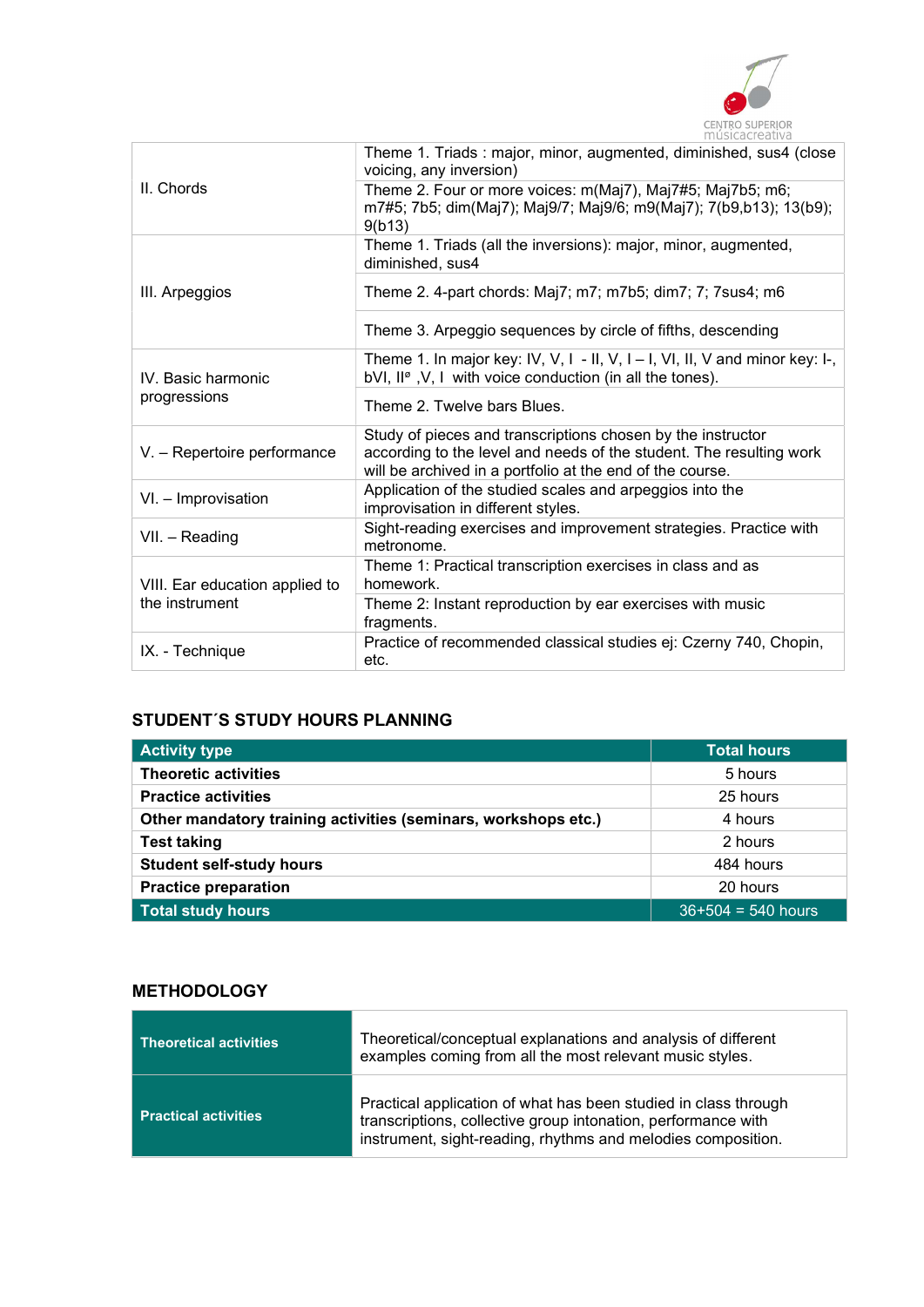

| <b>Other training mandatory</b><br>activities (workshops,<br>seminars, etc.) | Meet the Artists (MTA) sessions, concerts, rehearsals etc.                                                                                                                                                                                                                                                                                                                 |
|------------------------------------------------------------------------------|----------------------------------------------------------------------------------------------------------------------------------------------------------------------------------------------------------------------------------------------------------------------------------------------------------------------------------------------------------------------------|
| <b>ASSESSMENT TOOLS</b>                                                      |                                                                                                                                                                                                                                                                                                                                                                            |
| <b>Theoretical activities</b>                                                | Participation: The students must actively participate in class, proving<br>interest and/or understanding of the content covered.<br>Continuous evaluation: The students must fulfil the requested<br>assignments during the whole academic course, proving research<br>ability and practice synthesis skills concerning theoretical concepts<br>linked to the performance. |

| <b>Practical activities</b>        | Participation: The students must actively participate in class, proving<br>interest and/or understanding of the content covered.<br>Continuous evaluation: The students must fulfil the requested practical<br>assignments during the whole academic course based on to team-<br>work dynamics and also prove writing and oral skills, beside<br>performing skills.<br>Performance exams: The students must take at least two exams<br>during the academic course in order to show the practical skills<br>acquired and the practical assimilation of the course contents,<br>following the tests instructions. |
|------------------------------------|-----------------------------------------------------------------------------------------------------------------------------------------------------------------------------------------------------------------------------------------------------------------------------------------------------------------------------------------------------------------------------------------------------------------------------------------------------------------------------------------------------------------------------------------------------------------------------------------------------------------|
| <b>Other educational mandatory</b> | Participation: The students must actively participate in the different                                                                                                                                                                                                                                                                                                                                                                                                                                                                                                                                          |
| activities (workshops,             | relevant events as considered by the instructor or by the degree                                                                                                                                                                                                                                                                                                                                                                                                                                                                                                                                                |
| seminars, etc.)                    | coordinators.                                                                                                                                                                                                                                                                                                                                                                                                                                                                                                                                                                                                   |

# ASSESSMENT CRITERIA

| <b>Theoretical activities</b>                                                | To reasonably apply a conceptual/theoretical framework to the<br>performance and analyse consequently examples from the most<br>relevant music styles and the corresponding performing techniques.                                                |
|------------------------------------------------------------------------------|---------------------------------------------------------------------------------------------------------------------------------------------------------------------------------------------------------------------------------------------------|
| <b>Practical activities</b>                                                  | To prove technical and performing skills through performing tests and<br>through technical, sight-reading and improvisation exercises that will<br>enable the identification of problematics and the improvement and<br>development of new tools. |
| <b>Other training mandatory</b><br>activities (workshops,<br>seminars, etc.) | To attend and participate in the relevant events for their education<br>(Meet the artists sessions, invited professors sessions, concerts and<br>rehearsals)                                                                                      |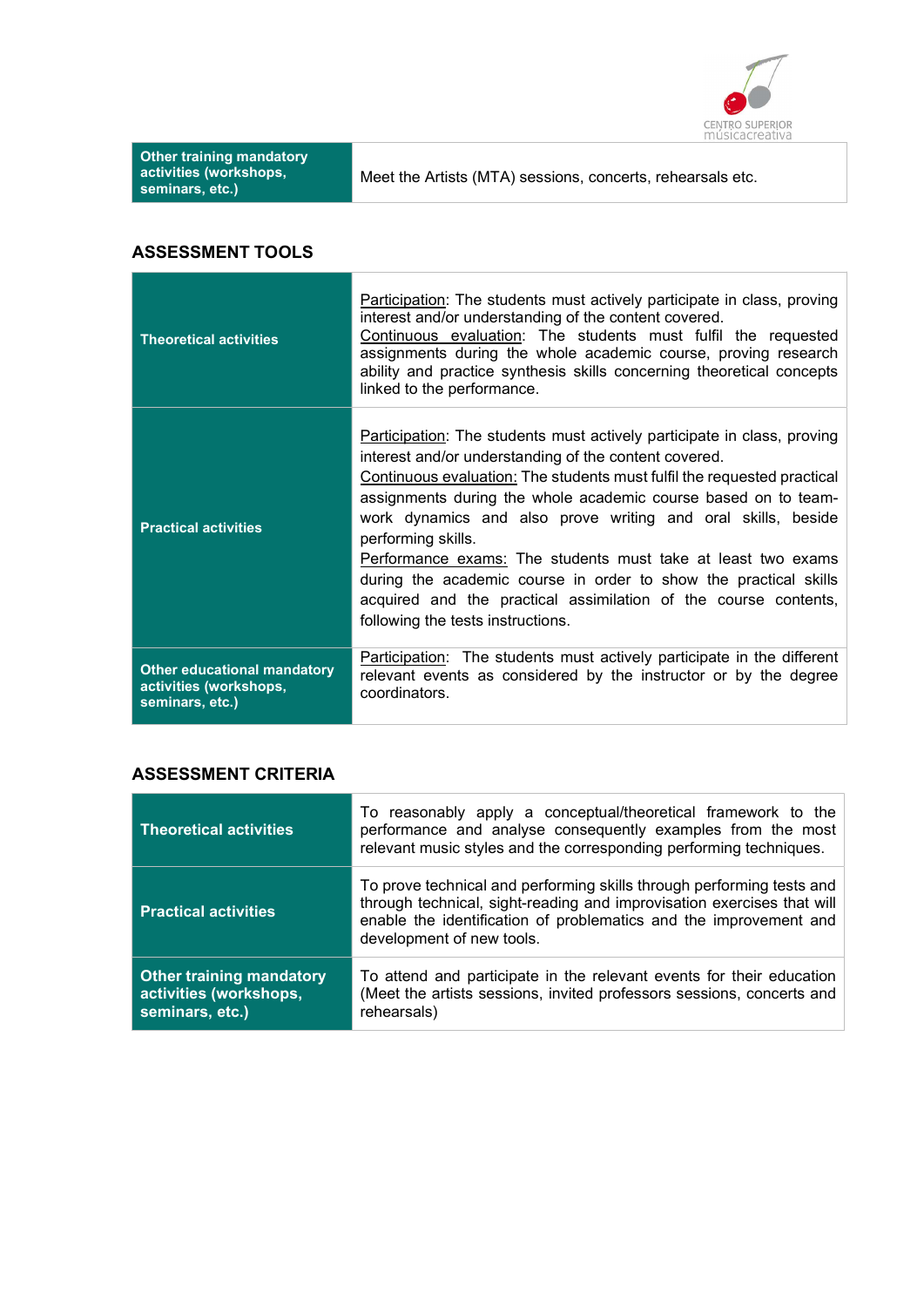

# GRADE DETERMINATION SYSTEM

#### Grade determination system in continuous assessment

|                       | <b>Grade percentage</b> |
|-----------------------|-------------------------|
| Continuous assessment | 20%                     |
| Mid-term exam         | 30%                     |
| Final exam            | 50%                     |
| Total                 | 100%                    |

#### Grade determination system in cases of loss of continuous assessment right

|            | <b>Grade percentage</b> |
|------------|-------------------------|
| Final exam | 80%                     |
| Total      | 80%                     |

#### Grade determination system for the extraordinary assessment call

|             | <b>Grade percentage</b> |
|-------------|-------------------------|
| Retake exam | 100%                    |
| Total       | 100%                    |

#### Grade determination system for students with disabilities

In principle, the grade determination system for students with disabilities will be carried out following the criteria set for the rest of the students, ensuring equal opportunities and conditions for all the students. However, if necessary, the instructor in charge will take into account the type of disability of the concerned student. Should the situation apply, the assessment conditions will be adapted in accordance to the limitations of the corresponding disability.

These considerations will be established once the concerned student enrols in the corresponding courses. For the official records, the student and/or the student representative will be requested to present the corresponding disability report for the official accreditation.

|                       | Grade percentage |
|-----------------------|------------------|
| Continuous evaluation | 20%              |
| Mid-term exam         | 30%              |
| Final exam            | 50%              |
| Total                 | 100%             |

## RESOURCES AND BIBLIOGRAPHY

Online Campus https://musicacreativa.classlife.education/

# Bibliografía general

| ⊾Tittle \     | The Jazz Piano Solos of Red Garland |
|---------------|-------------------------------------|
| <b>Author</b> | Tony Genge                          |
| l Publisher   | <b>Houston Publishing</b>           |